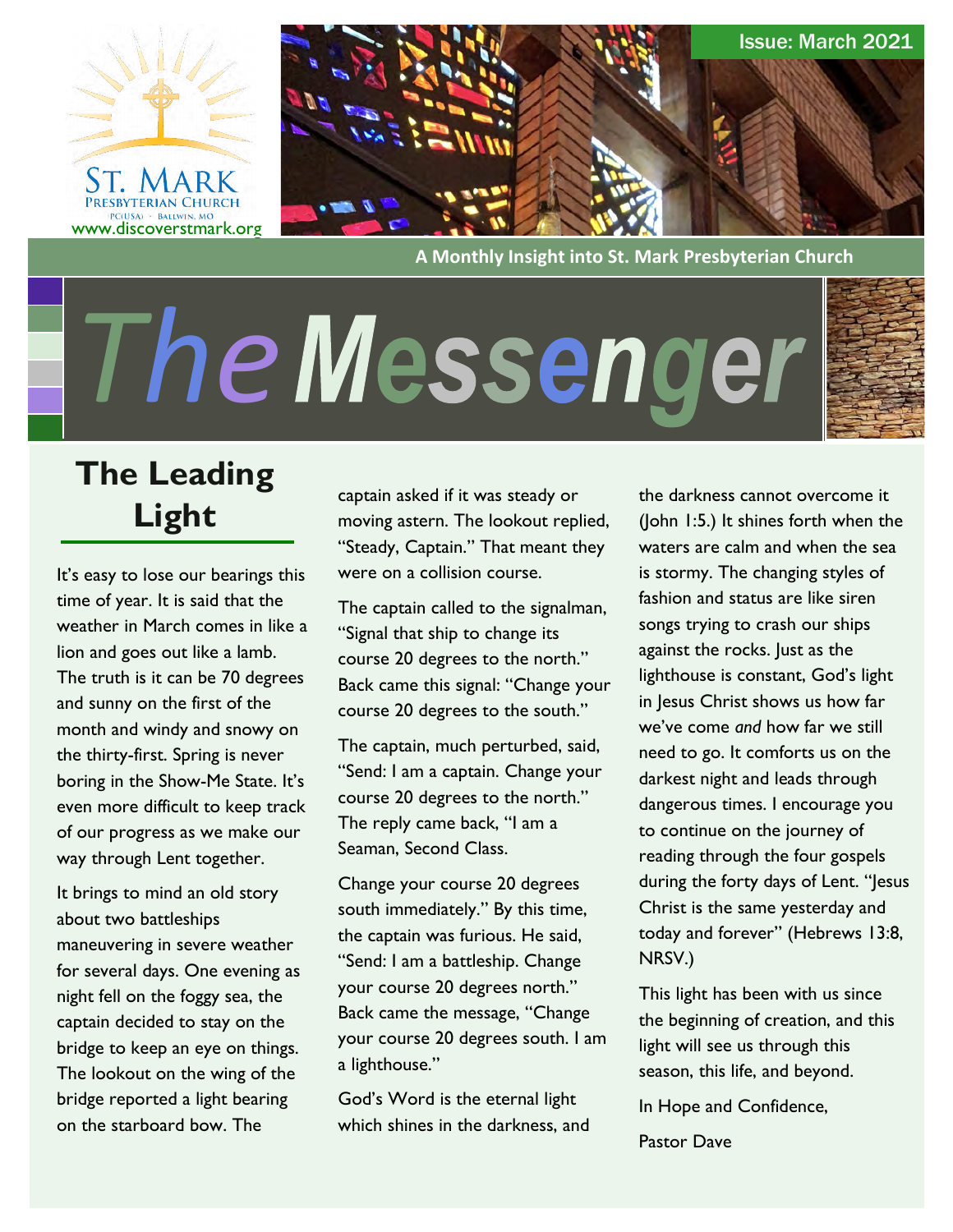# **Session Snippets**

February 22, 2021 meeting

- The church received a check for \$3,614 as part of the government's COVID19 Air Filtration Reimbursement Program, offsetting part of the expense of installing the new HVAC system in the Preschool wing.
- Plans are being made for early outdoor services on Palm Sunday, Easter, and Pentecost.
- From June-October monthly parking lot/lawn chair services are planned.
- There is ongoing discussion about resuming in-person worship and activities in the building. While the current situation will not allow inside gatherings, we look forward to more outdoor worship services and activities as the weather improves.

# **One Great Hour of Sharing Lent and Easter**

During Lent and especially on Easter, we have the opportunity to participate in the One Great Hour of Sharing, which responds directly to the Isaiah 58 needs God has called us to fulfill. This is one of the Special Offerings during the year, and it provides funding for the

- Presbyterian Hunger Program,
- Presbyterian Disaster Assistance
- Self Development of People.

Total national OGHS funds raised for 2020 were \$3,188,365. Every donation counts! You can use the special yellow envelope that was in your packet for February, or you can write a check to St. Mark and indicate OGHS (One Great Hour of Sharing).

Please participate along with your Lenten Water Challenge donation that benefits Marian Medical Mission, providing clean water wells to communities in Africa.

**April Messenger Publication date Friday, March 26** Prior to Palm Sunday Submit articles by Thursday, March 18

Send to [newsletter@discoverstmark.org](mailto:newsletter@discoverstmark.org) **Best sent as an attachment created in Word so that the editor can reformat.**



**The publication of Birthdays is discontinued for security and safety concerns. Questions? Contact Pastor Dave.**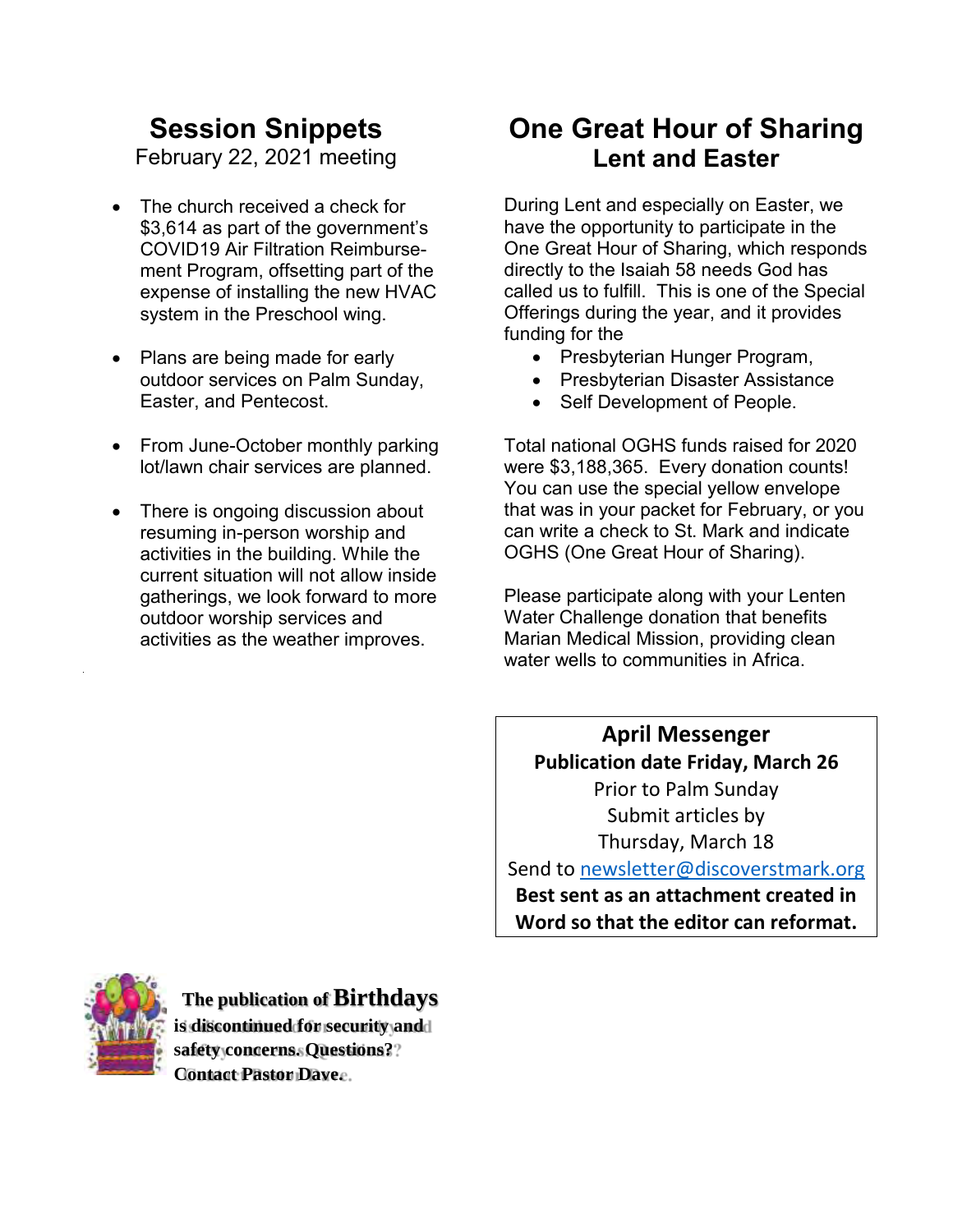# **GIVING TO ST. MARK**

This is fourth in a series of newsletter articles providing ideas of ways to make gifts to St. Mark. In the past we have discussed traditional giving via check, credit card, direct deposit or gift of stock and investments (December 2020); giving through your IRAs (January); and last month utilizing a Donor Advised Fund (DAF). This month we are providing ideas of using your

**Wills or Trust Bequests and Beneficiary Designations for giving.** Although these types of gifts may not provide immediate benefit to St. Mark and cannot be used to meet your pledge, they can provide a significate gift to St. Mark. These gifts are made by including a designation in your will or trust documents assigning St. Mark to receive a specific portion of your estate at your passing. You can also include St. Mark as a beneficiary on your IRAs and other retirement plans. St. Mark receives these gifts at your death, at which time your estate or other beneficiaries may benefit from reductions of income and estate taxes.

Always consult your financial planner, estate planning attorney, or tax professional to review the benefits to you and your family for this type of future giving to St. Mark. The St. Mark Finance Committee will be happy to answer your questions: Glenn Knopf, chair; Joyce Blackwell, Mark Caplinger, Scott Collier, Cay Noble, Hugh Smith, Bob Snyder, Brian Sprague, and Carl Tenpas.

**Next Month: Charitable Trusts**

## **Souper Bowl of Caring Thanks**

Much like most of the year, Souper Bowl of Caring (Super Bowl Football Game - Sunday, Feb. 7) didn't happen as most of us anticipated.

The usual in-person food drop-off was initially changed to a drive-by event with youth greeting people as they arrived and deacons sorting and delivering food. Due to frigid weather that day, the outdoor event was canceled. Yet, people in the congregation still had food to donate so the church announced it would be open two days the week after the "big game" for food drop-off.

The youth committee set up a table in the foyer, decorated for the Souper Bowl of



Caring.

The photo here shows just a small amount of the food that was donated by the congregation. Deacons weighed the food, sorted and delivered 137 pounds to Circle of Concern and 144 pounds to Isaiah 58. Both the youth committee and deacons wish to thank the congregation for their generosity and flexibility in contributing to this annual mission

project.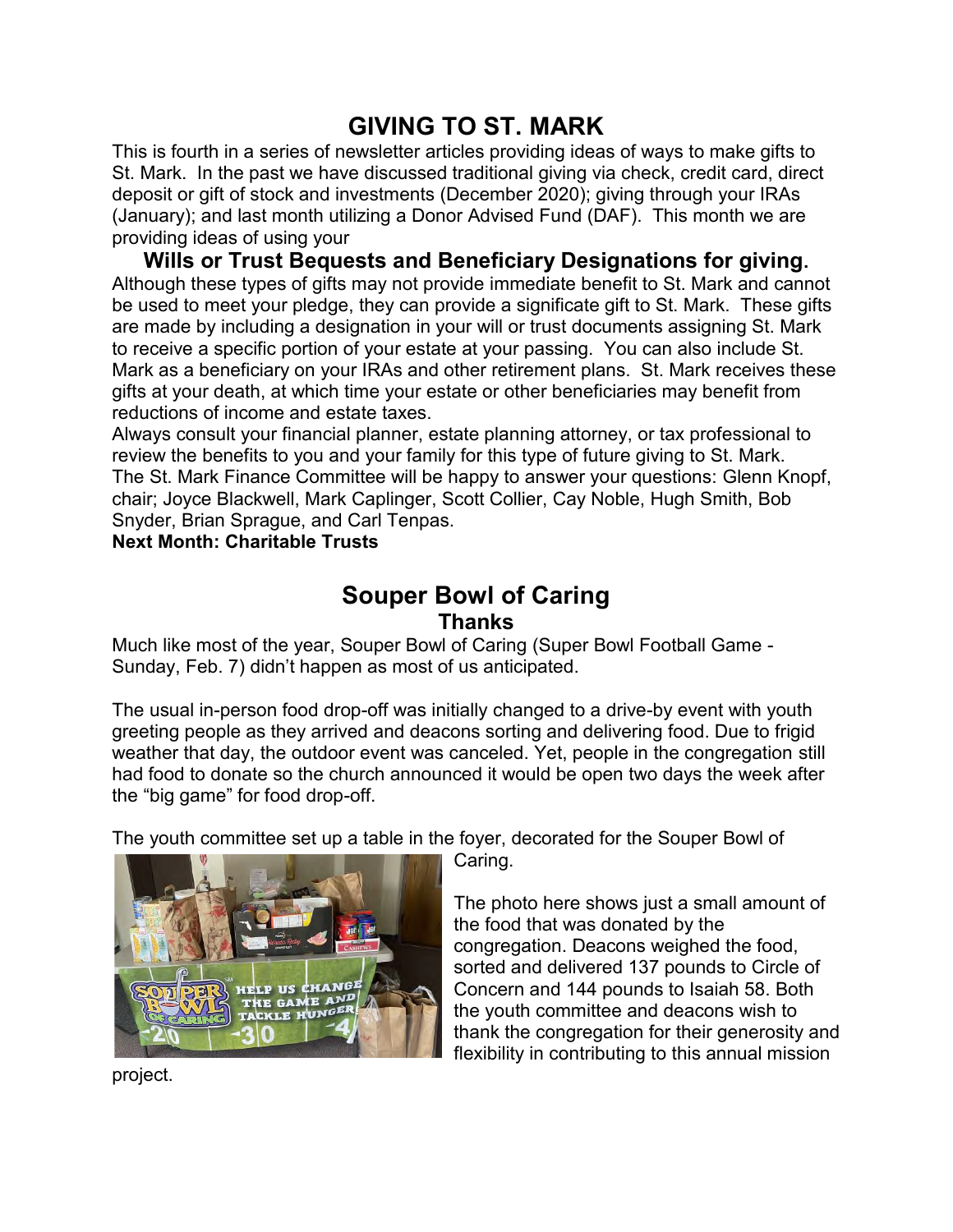# **Circle of Concern**

This serves as a reminder that the Circle of Concern is accepting curbside drop-off donations at their Headquarters at 112 St. Louis Avenue, Valley Park, MO 63088. Food donations are accepted on Monday and Tuesday from 9 am to 3 pm, and Thursday from 9 am to noon. Cash contributions may be made through St. Mark by designating Circle of Concern on the memo line.

Current needs include:

| Cereal                | Pasta Sauce          |
|-----------------------|----------------------|
| <b>Dinner Helpers</b> | <b>Peanut Butter</b> |
| Shampoo               | Razors               |
| Ibuprofen             |                      |

## **Presbyterian Women News and Events for March 2021**

St. Mark Presbyterian Women voted to distribute \$3000 to mission at their February board meeting. The mission work of PW is funded through individual gifts, the annual Christmas Boutique and Angel Street Café, an Easter candy sale, and the Schnucks e-Scrip program.

Sadly, due to COVID-19, we were unable to hold our yearly fundraisers in 2020, but through generous donations from our congregation we will be able to distribute \$750 dollars to each of the following mission partners: Ashley House (PCHAS), Lydia House, Third Presbyterian Church and Arch City Defenders,

**PW Board Meeting**: Wednesday March 3 at 9:30 am via Zoom

- **Eve** Circle Time and Place TBA Contact Laura Adams-Wentling
- **Martha** Circle 3<sup>rd</sup> Wednesday 12:30 pm Contact Shirley Weir
- **Rachel** Circle 3rd Wednesday 9:30 am via Zoom; Horizons Study Contact Susan Peters
- **Ruth** Circle 3rd Thursday 10:30 am via Zoom; independent Bible study Contact Diana Johanning
- **Hannah** Circle 3rd Thursday 7:00 PM via Zoom; Horizons Study Contact Carol Weber
- **Judith** Circle 3rd Thursday 7:00 pm via Zoom; Horizons study– Contact Lynn Laux
- **Book Club** Mar 24 9:30 am via Zoom "The Book of Lost Friends" by Lisa Wingate. Shirley Boeker leads.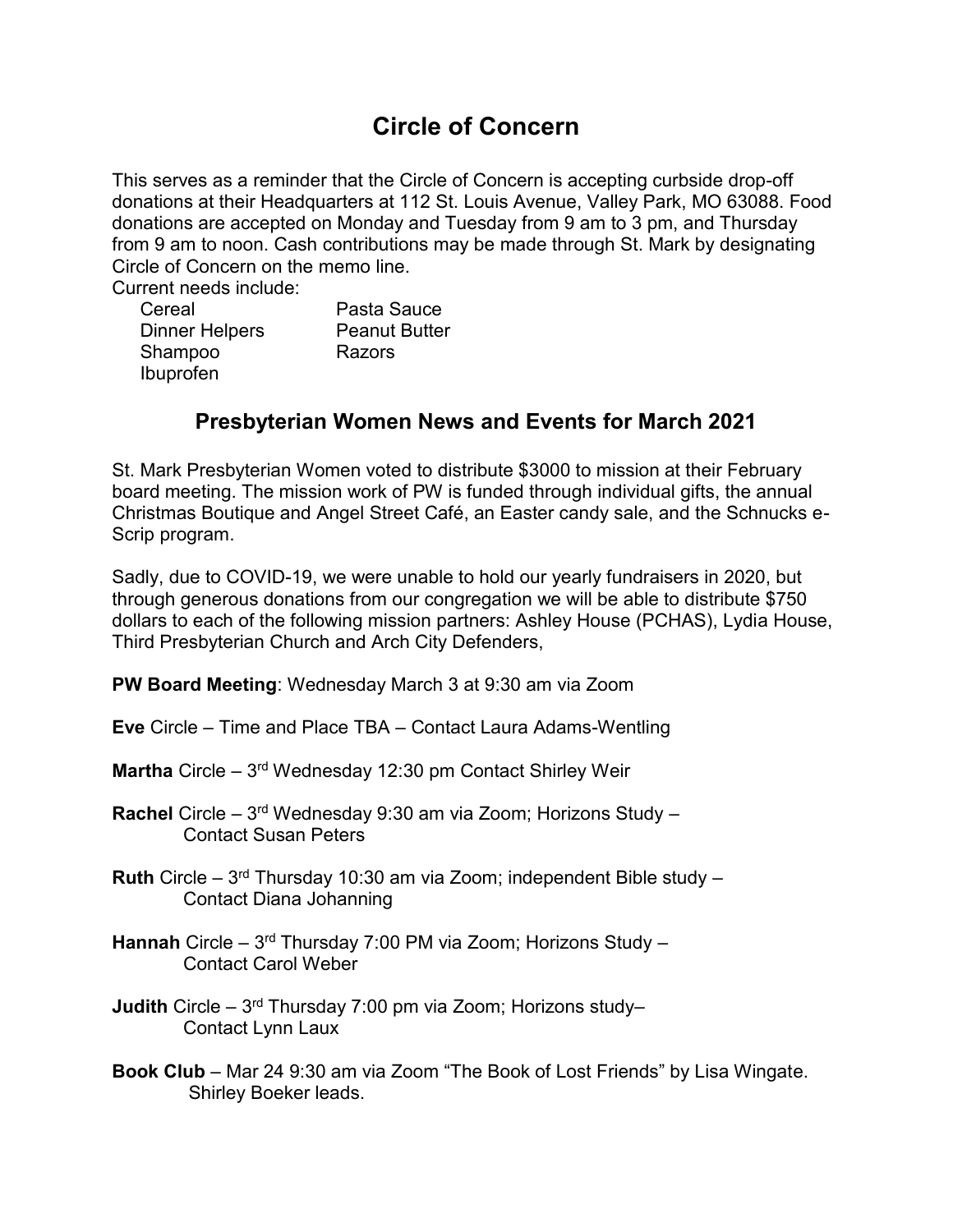

# **March Drive-Through Drop Off March 21, 1-3pm**

 *Donations for Ukirk College Students Spring Sustenance Drive-Through Gifts* 

- money toward purchasing DoorDash gift cards (\$25 each)
- microwave popcorn
- microwave mac-n-cheese

For any of you who have college students and teenagers, you know their food preferences are quite diverse and they really love selecting their food through DoorDash. Funding these gift cards are our top priority!

This timing is critical as students will not have a spring break this spring to minimize exposure to and transmission of Covid-19. On top of that, mid-terms quickly transition to finals.

Our mission partners are incredibly grateful for St. Mark's ongoing generosity and have been good stewards of your donations.

#### **Update from UKirk Pastor Max** on activities:

*Ukirk is all virtual this year. This keeps students on all of the campuses we serve safe and healthy, but still allows for connection and fellowship.*

*We have 2 main events each week: Sunday evening fellowship (via Zoom) and Wednesday Virtual Lunch break. The lunch break is a time for consistent pastoral care. We have also sent personal care packages to students which included items like tea, popcorn and hot cocoa as well as a \$25 DoorDash gift card and a "UkirkSTL" branded face mask. These care packages allow us to keep our commitment to feed students physically, emotionally and spiritually.*

*Other notable highlights have been our 1-1* [pastor with one student*] park walks with students (masked) when the weather is cooperative. I will meet with a student for an outdoor walk to catch up and stay connected. Presbyterian Outlook details other aspects of our ministry this year, particularly in the wake of the Black Lives Matter movement.*

*[https://pres-outlook.org/2020/08/presbyterian-campus-ministry-finds-new-paths-during](https://pres-outlook.org/2020/08/presbyterian-campus-ministry-finds-new-paths-during-covid-19/)[covid-19/](https://pres-outlook.org/2020/08/presbyterian-campus-ministry-finds-new-paths-during-covid-19/)*

The St. Mark Mission Committee will continue to coordinate and host drive-through donation drop-offs once a month in the St. Mark parking lot. We will continue to practice COVID-19 safety protocols for these contactless events. Behind our masks we are smiling with the joy of being in service to others and our gloved hands are warmed by your generosity!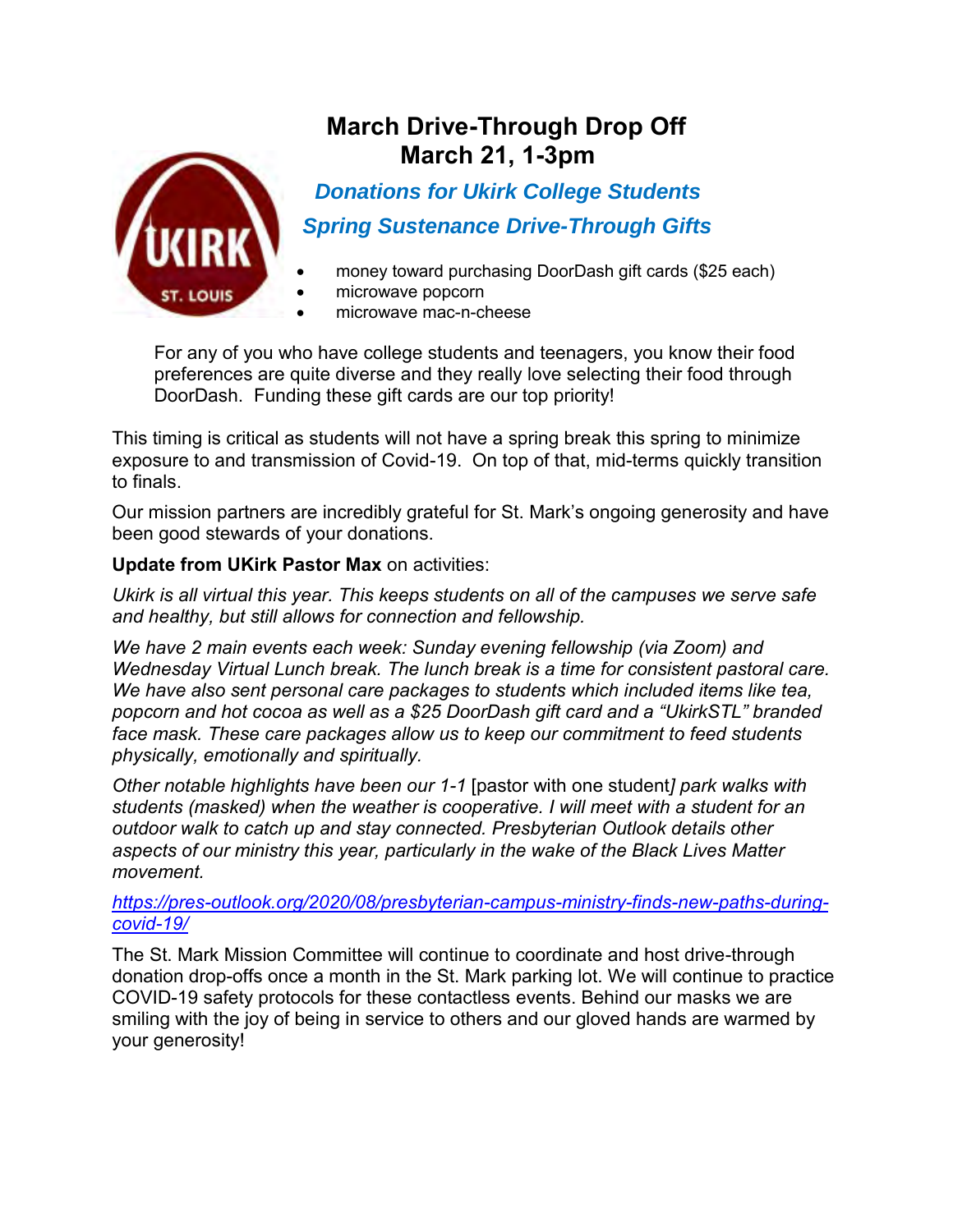#### **PRAYER GROUP**

Copies of the church Prayer List are available in the church office in the Prayer Circle mailbox. If you would like prayers for someone or to receive the Prayer List by email, please notify the church office or email Pat Marshall

#### **LENTEN WATER CHALLENGE**

Unsafe water and lack of basic sanitation kills more people annually than all forms of violence, including war. In the world, 663 million people do not have access to clean water. About half of the world's population who lack clean water live in Africa.

Marion Medical Mission has played an active role in the fight against dirty water. Since 1990, they have built over 31,000 wells in Malawi, Tanzania and Zambia providing over four million people with a sustainable source of safe drinking water. Without Christ, that would not have been possible! With Him, all is possible. And by His power, we believe that countless millions of others will receive life-giving water.

For the past 19 years, St. Mark has supported Marion Medical Mission through our Christmas Alternatives Gift Fair. During the past three years, St. Mark member donations have funded the construction of 30 wells**.** 

#### **We began our third annual Lenten Challenge on Ash Wednesday.**

Pastor Dave has encouraged his congregations for the past 12 years to drink only clean tap water for the 40 days of Lent. Giving up the morning trip to Starbucks or the evening glass of wine might be a tall task for some, but it will help us comprehend how much money we spend on beverages.

Moreover, we can use the money we save to support more wells in Africa. We are blessed to have clean water in our community, and this challenge helps us to understand the needs of those who have less, and support groups who are working to provide living water for all God's children.



## A Hymn for Church World Service's **Blanket Sunday**

If we were together in worship, PW would have a Minute for Mission about the importance of a warm blanket to refugees and people suffering from natural disaster. We would tell you that over 5, 800 blankets were distributed in the U.S. alone in the first 6 months of 2020. This year, we will share a hymn written for Blanket Sunday. Enjoy these compassionate words. If you wish to donate to this Presbyterian Women's mission project, you may send a check to St. Mark with the notation Blanket on the memo line. The cost of a blanket is \$10.00. Thank you!

#### God, You Wrap Your Love Around Us Carolyn Winfrey Gillette

Tune: C. Crozat Converse, ("What a Friend We Have in Jesus") Tune: BEECHER, John Zundel, ("Love Divine, All Loves Excelling")

God, you wrap your love around us, Like a blanket, soft and warm. You give rest when we are weary, You protect us from the storm. May each person who finds shelter In these blankets that we share Also feel the joy and comfort Of your love's protecting care.

Jesus, you were once a baby, Sought by those who would destroy. Into Egypt you were carried -Far from home, a little boy. Were you wrapped up warm to travel, Safe from terror, free from harm? Did you feel God's strong protection, Snuggled there in Mary's arm?

May the women, men and children Fleeing danger every day Know, through us, your living presence; You walk with them on their way. Spirit, as you give them comfort, Teach us here to freely give; May we blanket this world over With your love, so all may live.



Christine Polak, Mission Committee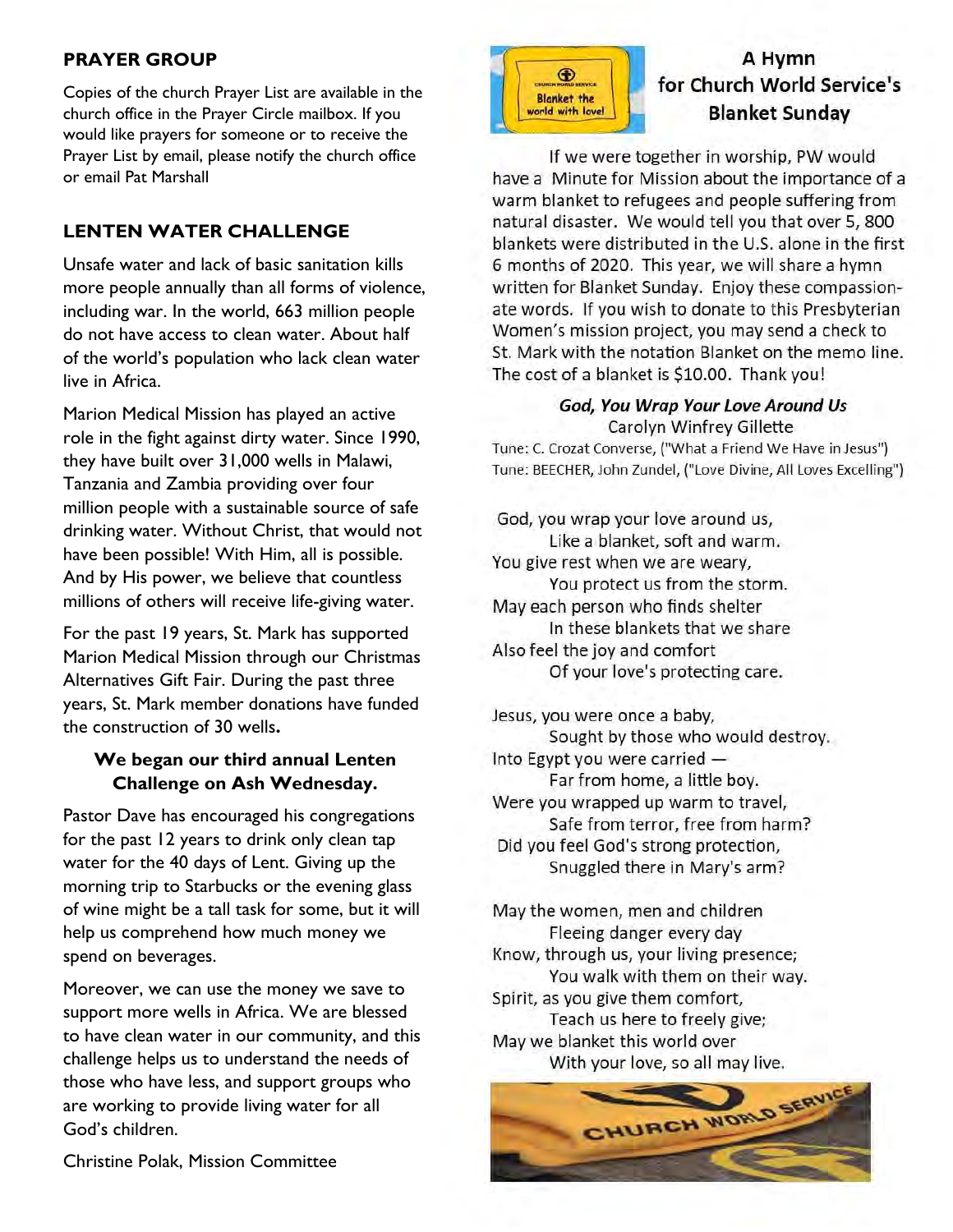# **Get ready for spring Boy Scout Troop 631 Lawnmower Tune Up**





When: Saturday, April 3 9AM—3PM

Where: Parking Lot of Rick's Ace Hardware— **Ellisville** 

(15870 Clayton Road at the Intersection of Clayton and Clarkson)

Cost: FREE! (Donations Gladly Accepted)

Services Included: Oil change, spark plug service (cleaning, re-gapping; replacement necessary), air filter service (cleaning, replacement if necessary), blade sharpening, mower deck cleaning. Walk behind mowers only (no riders or zero-turns). Mower must start at the time of check-in.

All proceeds to offset the cost of summer camp.

# **Claymont Preschool at St. Mark Fall 2021 Registration**

It's time for parents and grandparents of St. Mark preschool aged children to start planning for Fall. St. Mark families are offered priority registration. Half-day classes are available for children who will be 2 years old before October 1, 2021, through prekindergarten. Classes meet 9:00 to 12:00 with extended day until 1:30 for older children. Currently, during COVID, there are 37 children attending Claymont Preschool. We expect this number will double before school returns in August. The Preschool enjoys a wonderful reputation for excellent caring teachers and superb kindergarten readiness, causing some classes to fill quickly, so we hope St. Mark members will take advantage of this early registration period.

Please call Lynne Dauve, 636-386-5437 (KIDS) or email Idauve@Discoverstmark.org for more information. Our registration form and other Missouri State required forms are available at [www.discoverstmark.org](http://www.discoverstmark.org/)

We have a very limited number of openings in our Pre-K and 3 year old classes currently, so if you have a new neighbor or know of someone looking for a fabulous preschool, please recommend us to them!